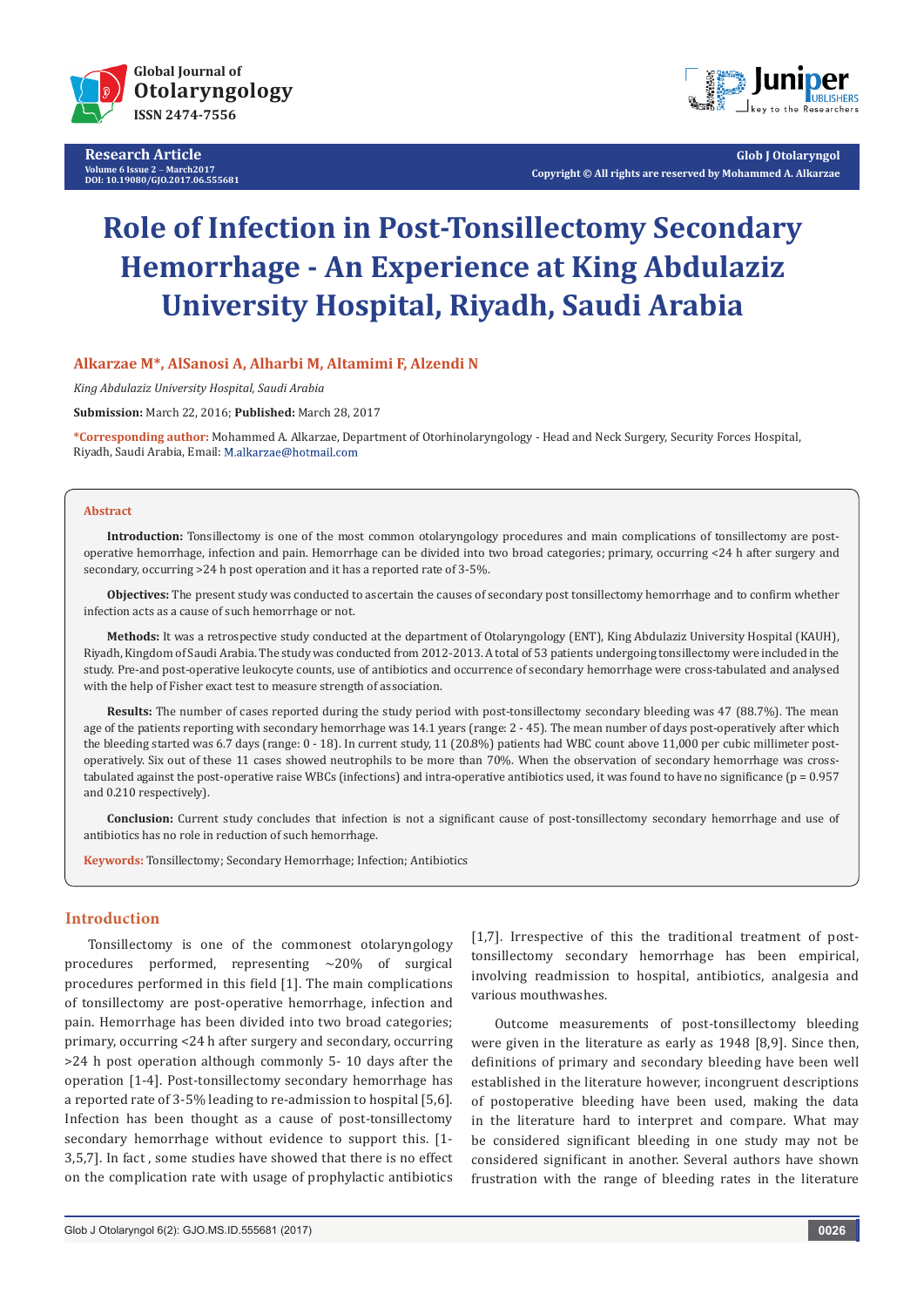0.28% to 20%and have called for standardized protocols and consistency in reporting bleeding to allow for comparisons between medical centers and techniques. Differences in bleeding rates and descriptions of post-tonsillectomy bleeding make it difficult to accurately discuss tonsillectomy bleeding with patients and parents and, furthermore, make comparisons of various new and/or old techniques difficultto interpret and evaluate [10,11].

Blakley [12] in their meta-analysis included 63 published studies on post-tonsillectomy hemorrhage and described a mean hemorrhage rate of 4.5% with a standard deviation of 9.4% and he mentioned that a maximum hemorrhage rate of 13.9% may be expected. One of the largest reports on posttonsillectomy hemorrhage was the prospective National Tonsil Audit in the United Kingdom by Lowe et al. [13]covering about 34,000 patients undergoing tonsillectomy which reported a postoperative hemorrhage rate of 3.5% covering bleeding that occurs during hospitalization and bleeding leading to readmission; 0.9% of all patients were returned to theatre. A retrospective study conducted by Windfuhr et al. [14] conducted on 15,218 patients in Germany found a return-to-theatre rate of 2.86% for tonsillectomy. The risk factors associated with post tonsillectomy hemorrhage range from type of surgery, the patients´ age and sex, indication for surgery, operation technique, and abnormal coagulation tests to postoperative infection of the tonsillar fossa [15].

Ahsan et al. [16] showed that infection of the tonsillar fossa is not a significant risk factor for secondary hemorrhage [16] while another study described a positive relationship between preoperative bacterial colonization of the tonsillar fossa and postoperative hemorrhage, recommending antibiotics peri-operatively [17]. However, the use of antibiotics did not reduce the risk of post-tonsillectomy hemorrhage as shown by later investigators [18,19]. The present study was conducted to ascertain the causes of secondary post tonsillectomy hemorrhage leading to denial or confirmation of infection as a cause of hemorrhage. This will ultimately improve curative and preventive methods for management of hemorrhage.

# **Methods**

#### **Study design and setting**

It was a retrospective study conducted at the department of Otolaryngology (ENT), King Abdulaziz University Hospital (KAUH), Riyadh, Kingdom of Saudi Arabia.

#### **Study duration**

The study was conducted for two years i.e. from 2012-2013.

## **Study population**

All those patients who presented to the ENT department of KAUH with an indication of tonsillectomy and underwent this procedure at the same hospital and then developed secondary

post tonsillectomy bleeding were included in the study after formal approval of the Institutional Ethics Review Board. Patients whose complete clinical data was not available to rule in or to rule out the infection as a cause of the bleeding were excluded from the study.

## **Data Collection**

Complete clinical data including name, age, gender, medical record number, presenting symptoms, grade of tonsils, indication of tonsillectomy, surgical technique applied, surgeon's name, date of operation, intra-operative medications (Dexamethasone,<br>Paracetamol), post-operative medications (Paracetamol, post-operative antibiotics, non-steroidal anti-inflammatory drugs), day of secondary bleeding and pre-operative and post-operative laboratory investigations performed mainly the total leukocyte count (TLC or WBC count), absolute count and percentage of neutrophils, lymphocytes, monocytes, eosinophils and basophils were recorded.

#### **Data analysis**

All data was entered and analysed with the help of Statistical Package for Social Sciences (SPSS) version 17.0. Quantitative variables like age, WBC count etc were presented as means ±SD and qualitative variables like gender, use of antibiotics (yes, no) etc were presented as frequencies and percentages. Fisher exact test was used to measure the strength of association between qualitative variables. Any p-value less than 0.05 was considered statistically significant.

#### **Results**

The number of cases reported during the study period with post-tonsillectomy secondary bleeding was 47. Out of these, 23 (43.4%) were females and 30 (56.6%) were males. The mean age of the patients reporting with secondary hemorrhage was 14.1 years (range: 2 - 45). The mean number of days post-operatively after which the bleeding started was 6.7 days (range: 0 - 18).

A greater number of tonsillectomies, i.e. 38 (71.7%) cases were done by senior surgeons while 15 (28.3%) cases were done by junior surgeons. Most of the cases in the study were operated for grade 3 tonsillitis which was 31 (58.5%). 16 (30.2%) patients were with grade 2, and 3 cases each (5.7% each) for grade 1 and grade 4 tonsillitis. Most of the cases, i.e. 39 patients (73.6%) were operated for tonsillitis due to recurrent tonsillitis accompanied with airway obstruction, while 13 (24.5%) were only due to recurrent tonsillitis and only 1 case (1.9%) had airway obstruction as a sole indication for surgery. Bipolar surgical technique was used in 25 cases (47.2%), cold technique in 19 patients (35.8%) and monopolar technique was employed in 9 cases (17%).

All patients were given dexamethasone and paracetamol intra-operatively. Paracetamol was also taken by all cases postoperatively. Apart from paracetamol, NSAIDs, voltaren and brufen were also taken by 12 (22.6%) patients and 3 (5.7%)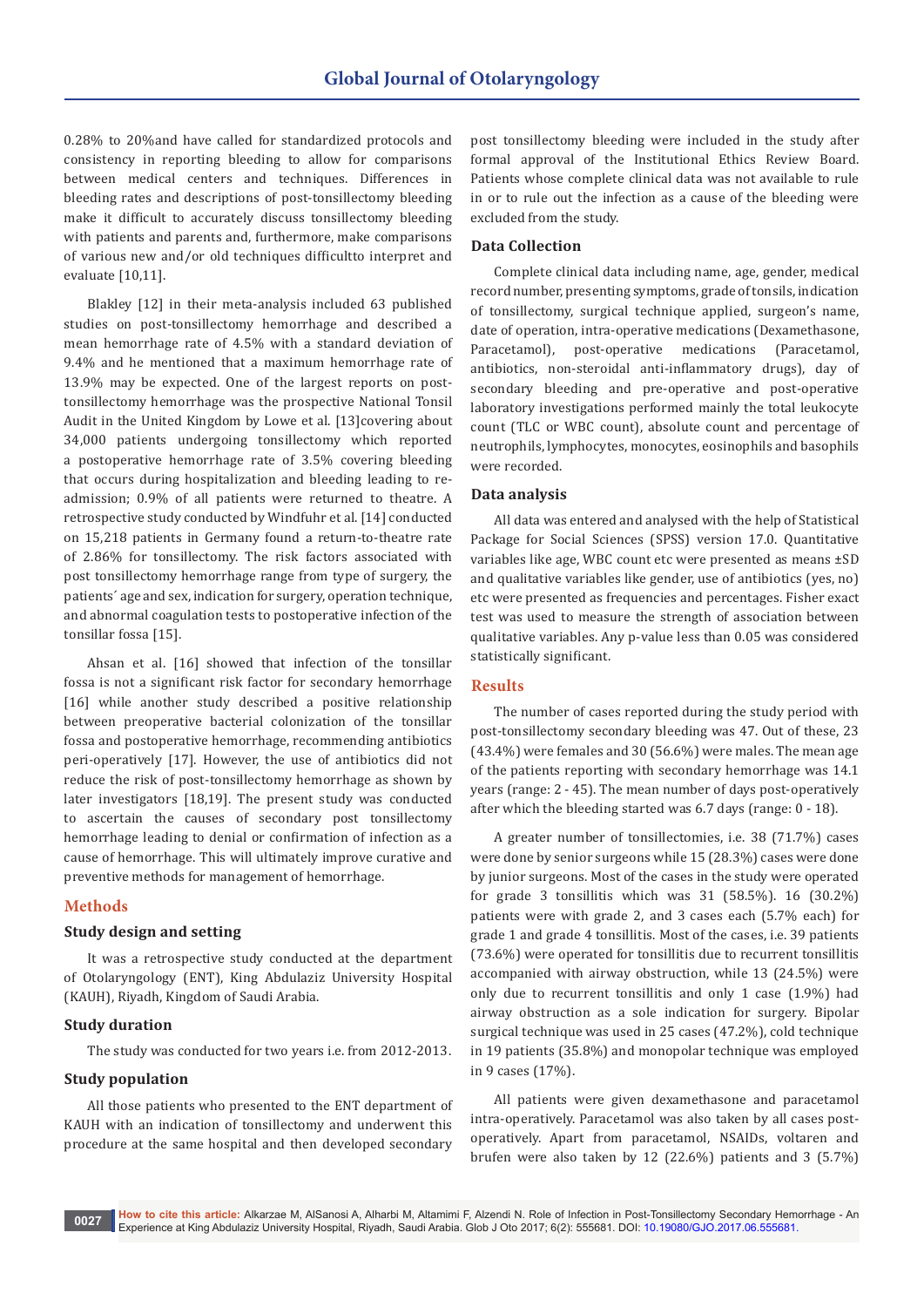patients respectively. Antibiotics were received by 44 patients (83%). Augmentin was taken by 19 (35.8%), amoxicillin by 14 (26.4%), cefuroxime by 9 (17%) and erythromycin by 2 (3.8%) patients.

None of the patients that were admitted for surgery had fever preoperatively while 3 (5.7%) of these patients reported with post-operative fever. All these 3 patients had normal WBC count before surgery and only 1 of these 3 patients had mild neutrophilia, while after surgery 2 of these cases showed raised WBC count and all of the 3 cases showed neutrophilia in their blood picture.

In current study, 11 (20.8%) patients had WBC count above 11,000 per cubic millimeter post-operatively. Six out of these 11 cases showed neutrophils to be more than 70%. Similarly, 10 (18.9%) cases showed neutrophils to be more than 70 % of which 6 cases showed WBC count above 11,000 per cubic millimeter. Ten (18.9%) patients showed lymphocytes more than 40% of total WBC count. Three (5.7%) cases had monocytes above 10% of the total WBC count. 2 cases (3.8%) had eosinophils more than 6%. Basophils were found to be within normal limits in all cases. The mean WBC count increased from 8200 to 9500 per cubic millimeter and the mean neutrophil percentage increased from 51.8% to 59.9% after the surgery. The differential percentages of other white blood cells decreased postoperatively to a slight extent.

Rate of infection (as indicated by WBC count more than 11,000/mm<sup>3</sup> ) was 33.3% among those who did not develop secondary hemorrhage and it was 34.9% among those who developed secondary hemorrhage as shown in Table 1. Statistically it was not significant ( $p = 0.957$ ).

| Secondary  | Infection*     |            |             | <b>Total</b> |
|------------|----------------|------------|-------------|--------------|
| Hemorrhage | N <sub>0</sub> |            | Yes         |              |
| No         | 2              | $(66.7\%)$ | $1(33.3\%)$ | 3            |
| Yes        | 28             | $(65.1\%)$ | 15 (34.9%)  | 43           |
| Total      | 30             |            | 16          | 46           |

**Table 1:** Association between infection and secondary hemorrhage.

**Table 2:** Association between antibiotics and secondary hemorrhage.

|                    | <b>Secondary Hemorrhage</b> |             |              |  |
|--------------------|-----------------------------|-------------|--------------|--|
| <b>Antibiotics</b> | N <sub>0</sub>              | <b>Yes</b>  | <b>Total</b> |  |
| None               | $1(11.1\%)$                 | $8(88.9\%)$ | 9            |  |
| Amoxicillin        | $0(0\%)$                    | 14 (100%)   | 14           |  |
| Augmentin          | $3(15.8\%)$                 | 16 (84.2%)  | 19           |  |
| Cefuroxime         | $1(11.1\%)$                 | $8(88.9\%)$ | 9            |  |
| Erythromycin       | $1(50\%)$                   | $1(50\%)$   | 2            |  |
| Total              | $6(11.3\%)$                 | 47 (88.7%)  | 53           |  |

When the observation of secondary hemorrhage was crosstabulated against the intra-operative antibiotics used, it was found to have no significance ( $p = 0.210$ ) as shown in Table 2, Figures 1 & 2.



#### **Discussion**

Whether prophylactic antibiotics reduce the posttonsillectomy secondary haemorrhage? Although this question has been reviewed many a times by the most reputed investigators from Otolaryngology and repeatedly published in the ENT section of Cochrane Database of Systemic Reviews yet it remains unanswered [20]. After tonsillectomy, oral flora colonize in an open tonsillar fossa and may cause severe local inflammatory reaction through the action of chemical mediators such as lactic acid, leukotrines and prostaglandins resulting in post-operative pain and possibly haemorrhage [21]. The use of antibiotics post tonsillectomy has been advocated to quantitatively reduce the bacterial counts in the tonsillar fossa and thought to be associated with reduction of post-tonsillectomy pain and bleeding [19].

**Figure 2:** Grade of tonsil.

In relation to tonsillectomy, the hemorrhage risks vary between 1.5%7 and 40.0% [11]. Blakley [12] analyzed 63 reports on post-tonsillectomy hemorrhage and described a mean hemorrhage rate of 4.5% with a standard deviation of 9.4%. He suggested a maximum expected hemorrhage rate of 13.9%. The largest study on post-tonsillectomy hemorrhage was the prospective National Tonsil Audit in the UK carried out by Lowe et al. [13] in 2007 and covering about 34,000 patients undergoing tonsillectomy. They reported a postoperative hemorrhage rate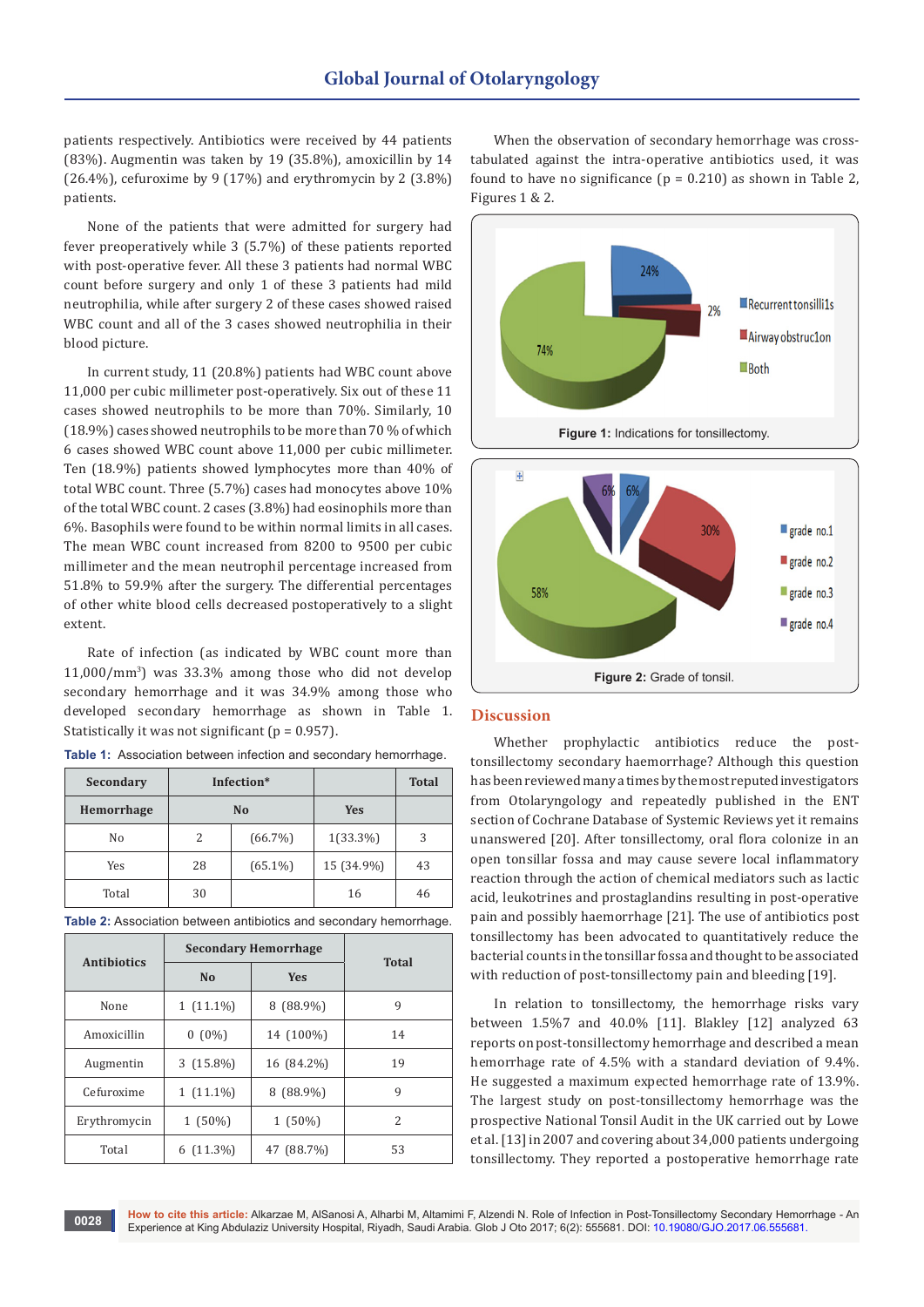of 3.5% covering bleeding that occurs during hospitalization and bleeding leading to re-admission; 0.9% of all patients were returned to theatre. Using data from the same study, van der Meulen et al. [6] found that postoperative hemorrhage after tonsillectomy with bipolar methods or coblation is three times higher compared to cold steel tonsillectomy alone. 84 A retrospective study by Windfuhr et al. [14] conducted on 15,218 patients in Germany in 2005 found a return-to-theatre rate of 2.86% for tonsillectomy and 0.25% for adenoidectomy. A metaanalysis by Krishna and Lee reported a haemorrhage rate of 3.3% after tonsillectomy for patients with normal coagulation tests [15].

The risk factors associated with post tonsillectomy hemorrhage range from type of surgery, the patients´ age and sex, indication for surgery, operation technique, and abnormal coagulation tests to postoperative infection of the tonsillar fossa. A study from 2007 showed that postoperative infection of the tonsillar fossa is no risk factor for secondary hemorrhage [16] while another study described a positive relationship between preoperative bacterial colonization of the tonsillar fossa and postoperative hemorrhage, recommending antibiotics [17]. However, prescribed antibiotics did not reduce the risk of posttonsillectomy hemorrhage in general [18,19].

The rate of post-tonsillectomy secondary haemorrhage found in our study is much higher than the published rate of 9.5% by Ahsan et al. from United Kingdom [16]. Almomani and Al-husban from Jordan also reported low incidence of post-tonsillectomy secondary bleeding and also found that prophylactic use of antibiotics like Amoxicillin with Clavulanic acid and oral panicillins had no significant reduction of bleeding as compared to placebo [21]. However, the incidence of bleeding was far less in Amoxicillin with Clavulanic acid group as compared to oral panicillins and placebo group but this finding was not sufficiently highlighted during the statistical analysis of observations by the authors.

Similarly, the most recent Cochrane Review concludes that although individual studies included in meta-analysisvary in their findings, there is no evidence to support that usage of antibiotics decrease morbidity rates post tonsillectomy (i.e secondary heamorrahage and pain) yet a limited benefit with antibiotics was noticed which lead to the further queries. More important , existence of a subgroup who might benefit from administration of antibiotics in unknown and needs more investigation in future [22]. Such limited role of antibiotics in reducing post-tonsillectomy secondary bleeding is also documented by others elsewhere [23].

In current study, 11 (20.8%) patients had WBC count above 11,000 per cubic millimeter post-operatively. Six out of these 11 cases showed neutrophils to be more than 70%. Similarly, 10 (18.9%) cases showed neutrophils to be more than 70 % of which 6 cases showed WBC count above 11,000 per cubic millimeter. Ten (18.9%) patients showed lymphocytes more than 40% of total WBC count. Three (5.7%) cases had monocytes above 10% of the total WBC count. These findings were in agreement with the observations reported by previous investigators [24-26].

In current study, it was seen that none of the patients who received Amoxicillin could be prevented from developing a secondary bleeding after tonsillectomy whereas 15.8% of the patients who received Augmentin did not develop secondary haemorrhage. But these apparent differences were not large enough to build a statistically significant conclusion. Secondly, the small sample size was a big limitation of this study. Dhiwakar et al. [18,19] also reported the same fact. Ahsan et al. [27] also documented similar observations but suggested substantial role of infection in the aetiopathogenesis of post-tonsillectomy secondary bleeding which triggered a lot of criticism subsequently [17,28-31].

In the summary, authors suggest that the exact mechanism of infectious process in the post-tonsillectomy secondary haemorrhage and effectiveness of antibiotics in reducing this common complication of the routine ENT procedure is a controversial and poorly understood topic. Although majority of clinical trials reviewed by the authors and by the Cochrane Reviews mentioned above do not suggest any important role of antibiotics yet a few reports stating their role cannot be defied unless a few large multicenter randomized controlled trials are undertaken to accept or rejection the notion.

## **Conclusion**

Current study concludes that infection is not a significant cause of post-tonsillectomy secondary hemorrhage and use of antibiotics has no role in reduction of such hemorrhage.

#### **References**

- 1. [Blair RL, McKerrow WS, Carter NW, Fenton A \(1996\) The Scottish](https://www.ncbi.nlm.nih.gov/pubmed/8915202)  [tonsillectomy audit. Audit Sub-Committee of the Scottish](https://www.ncbi.nlm.nih.gov/pubmed/8915202)  [Otolaryngological Society. J Laryngol Otol 20: 1-25.](https://www.ncbi.nlm.nih.gov/pubmed/8915202)
- 2. [Kumar R \(1984\) Secondary haemorrhage following tonsillectomy/](https://www.ncbi.nlm.nih.gov/pubmed/6387017) [adenoidectomy. J Laryngol Otol 98\(10\): 997-998.](https://www.ncbi.nlm.nih.gov/pubmed/6387017)
- 3. [Lee MSW, Montague ML, Hussain SSM \(2003\) The admission of](https://www.ncbi.nlm.nih.gov/pubmed/12580881)  [patients with peri-tonsillar abscess to a general ENT ward and](https://www.ncbi.nlm.nih.gov/pubmed/12580881)  [its influence on secondary post-tonsillectomy haemorrhage. Clin](https://www.ncbi.nlm.nih.gov/pubmed/12580881)  [Otolaryngol Allied Sci 28\(1\): 48-50.](https://www.ncbi.nlm.nih.gov/pubmed/12580881)
- 4. [Windfuhr J, Seehafer M \(2001\) Classification of haemorrhage](https://www.ncbi.nlm.nih.gov/pubmed/11429068)  [following tonsillectomy. J Laryngol Otol 115\(6\): 457-461.](https://www.ncbi.nlm.nih.gov/pubmed/11429068)
- 5. [Faulconbridge RV, Fowler S, Horrocks J, Topham JH \(2000\)](https://www.ncbi.nlm.nih.gov/pubmed/10816213)  [Comparative audit of tonsillectomy. Clin Otolaryngol Allied Sci 25\(2\):](https://www.ncbi.nlm.nih.gov/pubmed/10816213)  [110-117.](https://www.ncbi.nlm.nih.gov/pubmed/10816213)
- 6. [Lowe D, van der Meulen J \(2004\) Tonsillectomy technique as a risk](https://www.ncbi.nlm.nih.gov/pubmed/15325834)  [factor for postoperative haemorrhage. Lancet 364\(9435\): 697- 702.](https://www.ncbi.nlm.nih.gov/pubmed/15325834)
- 7. Carmody D, Vamadevan T, Cooper SM (1982) Post tonsillectomy haemorrhage. J Laryngol Otol 96(7): 635-638.
- 8. [Fox SL, West GB \(1948\) Bleeding following tonsillectomy and](http://journals.sagepub.com/doi/abs/10.1177/000348944805700411)  [adenoidectomy. Ann Otol Rhinol Laryngol 57\(4\): 1032-1040.](http://journals.sagepub.com/doi/abs/10.1177/000348944805700411)
- 9. [James AG \(1948\) Hemorrhages following tonsillectomy and](https://www.ncbi.nlm.nih.gov/pubmed/18122737)  [adenoidectomy related to weather during a 12-year period. Ann](https://www.ncbi.nlm.nih.gov/pubmed/18122737)  [West Med Surg 2\(12\): 558-561.](https://www.ncbi.nlm.nih.gov/pubmed/18122737)